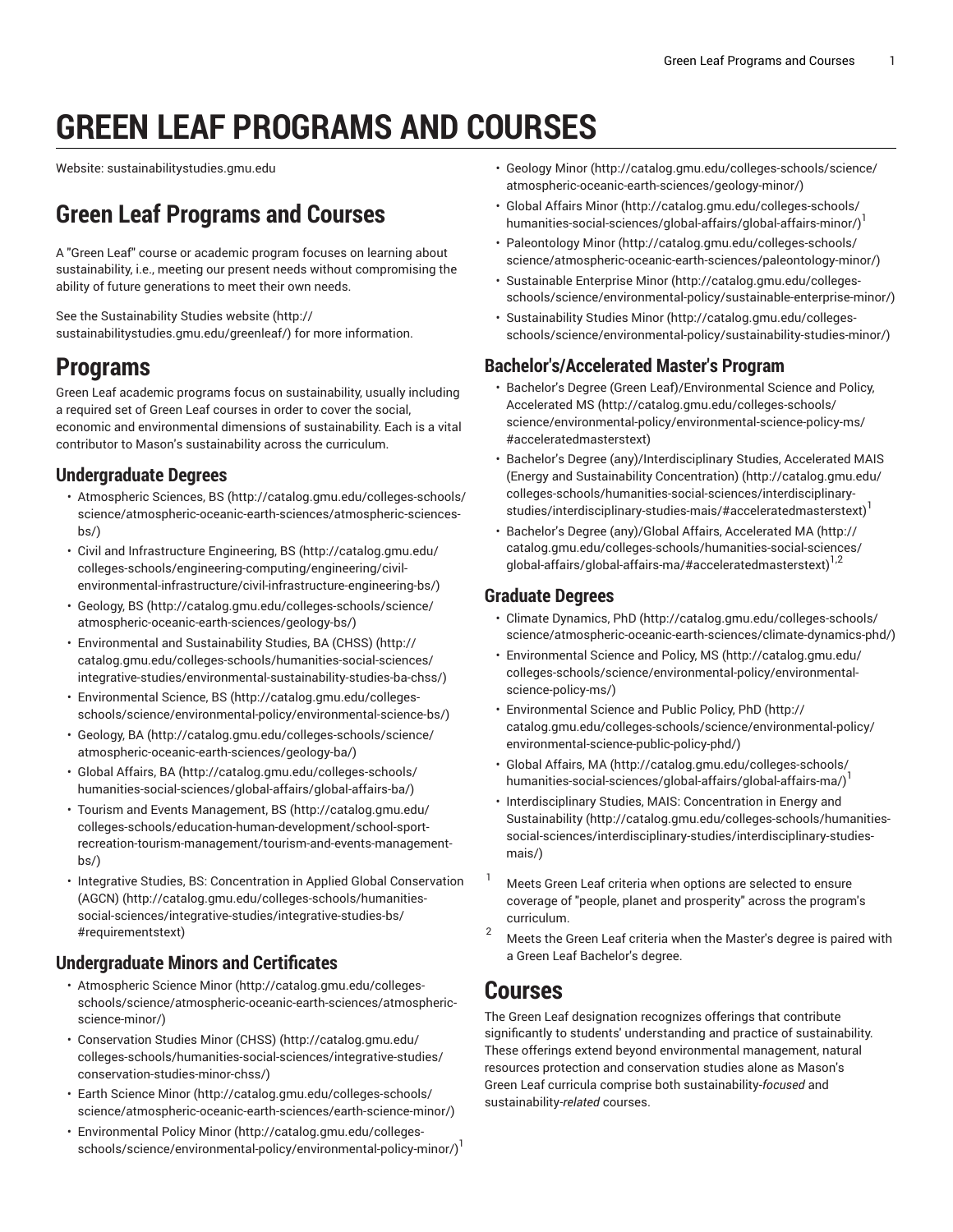#### **Sustainability-** *Focused* **Courses**

Sustainability-*focused* courses provide valuable grounding in the concepts and principles of sustainability. These courses educate students about how different dimensions of sustainability relate to and support each other in theory and practice. In addition, these courses help equip students with the skills to weave together disparate components of sustainability in addressing complex issues.

| Code            | Title                                                                                                   | <b>Credits</b> |
|-----------------|---------------------------------------------------------------------------------------------------------|----------------|
| <b>ANTH 370</b> | <b>Environment and Culture</b>                                                                          | 3              |
| <b>AVT 385</b>  | EcoArt (Mason Core) (http://<br>catalog.gmu.edu/mason-core/)                                            | 3              |
| <b>BIOL 379</b> | RS: Ecological Sustainability (Mason<br>Core) (http://catalog.gmu.edu/mason-<br>core/)                  | $\overline{4}$ |
| <b>CEIE 401</b> | Sustainable Land Development                                                                            | 3              |
| <b>CEIE 501</b> | Sustainable Development                                                                                 | 3              |
| <b>CEIE 540</b> | Water Supply and Distribution                                                                           | 3              |
| <b>CEIE 892</b> | Special Topics in Environmental and<br>Water Resource Systems Engineering                               | 3              |
| COMM 660        | <b>Climate Change and Sustainability</b><br><b>Communication Campaigns</b>                              | 3              |
| <b>CONF 702</b> | Peace Studies                                                                                           | 3              |
| <b>CONS 410</b> | Human Dimensions in Conservation<br>(Mason Core) (http://catalog.gmu.edu/<br>mason-core/)               | 3              |
| <b>ECON 105</b> | <b>Environmental Economics for the Citizen</b><br>(Mason Core) (http://catalog.gmu.edu/<br>mason-core/) | 3              |
| <b>ECON 335</b> | <b>Environmental Economics</b>                                                                          | 3              |
| <b>EVPP 322</b> | <b>Business and Sustainability</b>                                                                      | 3              |
| <b>EVPP 338</b> | <b>Economics of Environmental Policy</b>                                                                | 3              |
| <b>EVPP 355</b> | Ecological Engineering and Ecosystem<br>Restoration                                                     | $\overline{4}$ |
| <b>EVPP 361</b> | Introduction to Environmental Policy                                                                    | 3              |
| <b>EVPP 362</b> | Intermediate Environmental Policy                                                                       | 3              |
| <b>EVPP 378</b> | RS: Ecological Sustainability (Mason<br>Core) (http://catalog.gmu.edu/mason-<br>core/)                  | 4              |
| <b>EVPP 421</b> | <b>Marine Conservation</b>                                                                              | 3              |
| <b>EVPP 432</b> | <b>Energy Policy</b>                                                                                    | 3              |
| <b>EVPP 475</b> | <b>Global Biodiversity Governance</b>                                                                   | 3              |
| <b>EVPP 480</b> | Sustainability in Action (Mason Core)<br>(http://catalog.gmu.edu/mason-core/)                           | 4              |
| <b>EVPP 521</b> | Marine Conservation                                                                                     | 3              |
| <b>EVPP 525</b> | <b>Economics of Human/Environment</b><br>Interactions                                                   | 3              |
| <b>EVPP 533</b> | <b>Energy Policy</b>                                                                                    | 3              |
| <b>EVPP 575</b> | <b>Global Biodiversity Governance</b>                                                                   | 3              |
| <b>EVPP 608</b> | Introduction to Environmental Social<br>Science                                                         | 3              |
| <b>EVPP 620</b> | Development of U.S. Environmental<br>Policies                                                           | 3              |
| <b>EVPP 622</b> | Management of Wild Living Resources                                                                     | 3              |
| <b>EVPP 626</b> | Environment and Development in Asia                                                                     | 3              |
| <b>EVPP 627</b> | Environmental Policy in Latin America                                                                   | 3              |

| <b>EVPP 628</b> | Environment and Development in Africa                                                    | 3              |
|-----------------|------------------------------------------------------------------------------------------|----------------|
| <b>EVPP 635</b> | <b>Environment and Society</b>                                                           | 3              |
| <b>EVPP 642</b> | <b>Environmental Policy</b>                                                              | 3              |
| <b>GEOL 321</b> | Geology of Energy Resources                                                              | 3              |
| <b>GEOL 420</b> | Earth Science and Policy (Mason Core)<br>(http://catalog.gmu.edu/mason-core/)            | 3              |
| <b>GGS 307</b>  | Geographic Approaches for Sustainable<br>Development                                     | 3              |
| <b>GOVT 361</b> | Introduction to Environmental Policy                                                     | 3              |
| <b>INTS 210</b> | Sustainable World (Mason Core) (http://<br>catalog.gmu.edu/mason-core/)                  | 4              |
| <b>INTS 292</b> | Leadership for Sustainability                                                            | $0 - 1$        |
| <b>INTS 334</b> | Environmental Justice (Mason Core)<br>(http://catalog.gmu.edu/mason-core/)               | 4              |
| <b>INTS 370</b> | Sustainable Food Systems                                                                 | 6              |
| <b>INTS 402</b> | Plants and People - Sustenance,<br>Ceremony, and Sustainability                          | 6              |
| <b>ITRN 760</b> | International Environmental Politics                                                     | 3              |
| <b>PRLS 250</b> | <b>Wilderness Travel and Sustainability</b>                                              | $\overline{2}$ |
| <b>PRLS 300</b> | People with Nature                                                                       | 3              |
| <b>PRLS 402</b> | <b>Human Behavior in Natural Environments</b>                                            | 3              |
| <b>PRLS 531</b> | <b>Natural Resources Recreation Planning</b>                                             | 3              |
| <b>PUAD 642</b> | <b>Environmental Policy</b>                                                              | 3              |
| <b>SOCI 320</b> | Globalization and Social Change (Mason<br>Core) (http://catalog.gmu.edu/mason-<br>core/) | 3              |
| <b>TOUR 340</b> | Sustainable Tourism                                                                      | 3              |
| <b>TOUR 420</b> | <b>Tourism Planning/Policy</b>                                                           | 3              |

#### **Sustainability-** *Related* **Courses**

Sustainability-*related* courses help build knowledge about a component of sustainability or introduce students to sustainability concepts during part of the course. They may complement sustainability-focused courses by providing students with in-depth knowledge of a particular aspect or dimension of sustainability (such as the natural environment) or by providing a focus area (such as renewable energy) for a student's sustainability studies, or they may broaden students' understanding of sustainability from within different disciplines.

| Code            | Title                                                                                               | <b>Credits</b> |
|-----------------|-----------------------------------------------------------------------------------------------------|----------------|
| <b>ANTH 580</b> | Environmental Anthropology                                                                          | 3              |
| <b>BIOL 140</b> | Plants and People (Mason Core) (http://<br>catalog.gmu.edu/mason-core/)                             | 3              |
| <b>BUS 200</b>  | <b>Global Environment of Business (Mason</b><br>Core) (http://catalog.gmu.edu/mason-<br>$core$ )    | 3              |
| <b>CEIE 100</b> | Environmental Engineering around<br>the World (Mason Core) (http://<br>catalog.gmu.edu/mason-core/) | 3              |
| <b>CEIE 355</b> | <b>Environmental Engineering and Science</b>                                                        | 3              |
| <b>CEIE 450</b> | <b>Environmental Engineering Systems</b>                                                            | 3              |
| <b>CEIE 690</b> | Topics in Civil Engineering                                                                         | 3              |
| <b>CHEM 155</b> | Introduction to Environmental Chemistry<br>I (Mason Core) (http://catalog.gmu.edu/<br>mason-core/)  | 4              |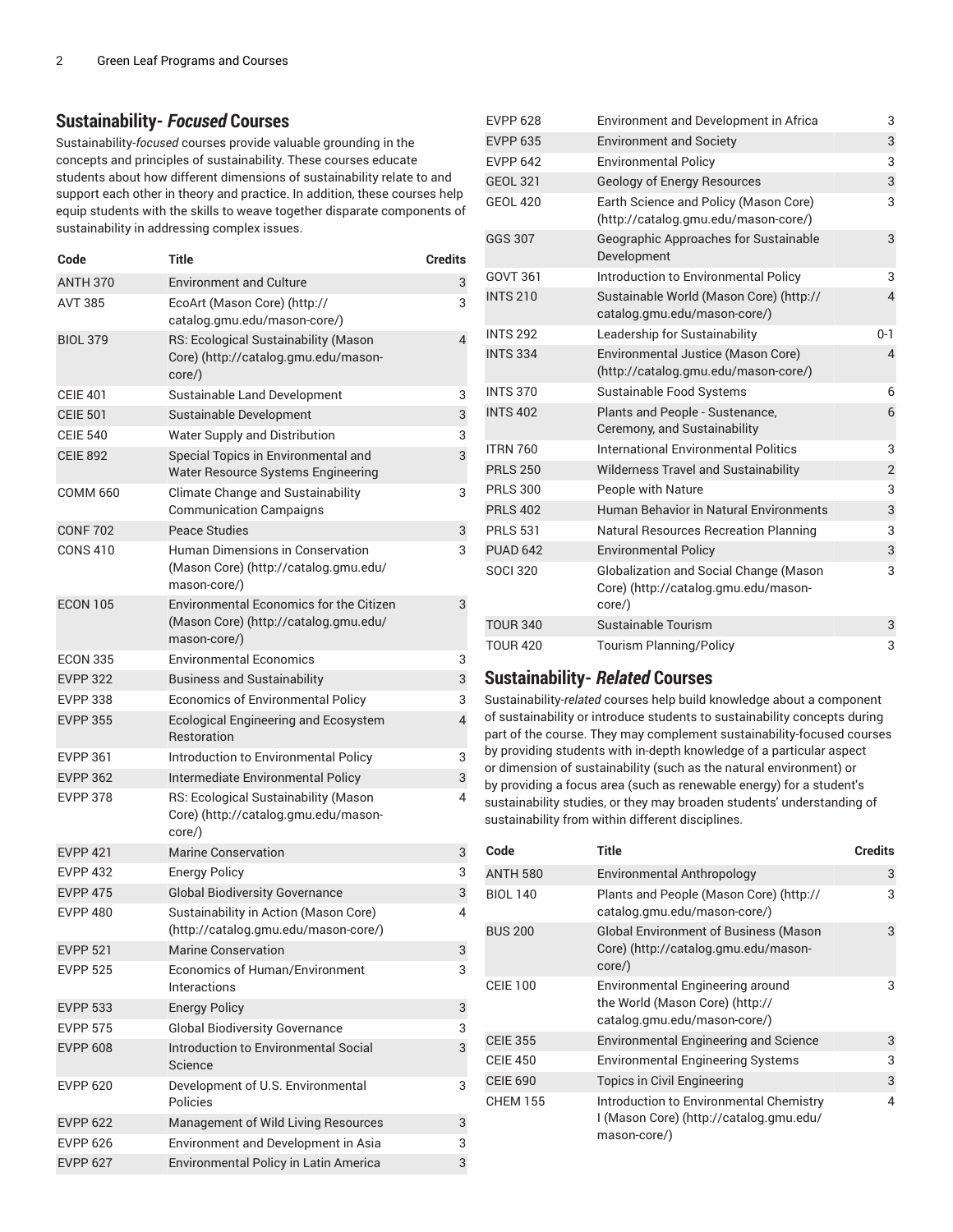| <b>CHEM 156</b> | Introduction to Environmental Chemistry<br>II (Mason Core) (http://catalog.gmu.edu/                                  | $\overline{4}$ | <b>EVPP 337</b>                    |
|-----------------|----------------------------------------------------------------------------------------------------------------------|----------------|------------------------------------|
|                 | mason-core/)                                                                                                         |                | <b>GCH 560</b>                     |
| <b>CHEM 458</b> | Chemical Oceanography                                                                                                | 3              | <b>GEOL 101</b>                    |
| <b>CLIM 101</b> | Global Warming: Weather, Climate,<br>and Society (Mason Core) (http://<br>catalog.gmu.edu/mason-core/)               | 3              | <b>GEOL 102</b>                    |
| <b>CLIM 102</b> | Introduction to Global Climate<br>Change Science (Mason Core) (http://<br>catalog.gmu.edu/mason-core/)               | 4              | <b>GEOL 134</b>                    |
| <b>CLIM 111</b> | Introduction to the Fundamentals of                                                                                  | 3              | <b>GEOL 303</b>                    |
|                 | Atmospheric Science (Mason Core)                                                                                     |                | <b>GEOL 305</b><br><b>GEOL 306</b> |
| <b>CLIM 112</b> | (http://catalog.gmu.edu/mason-core/)<br>Introduction to the Fundamentals of                                          | 1              | <b>GEOL 313</b>                    |
|                 | Atmospheric Science Lab (Mason Core)<br>(http://catalog.gmu.edu/mason-core/)                                         |                | <b>GEOL 320</b><br><b>GEOL 332</b> |
| <b>CLIM 314</b> | Severe and Extreme Weather                                                                                           | $\mathsf{3}$   | <b>GEOL 363</b>                    |
| <b>CLIM 319</b> | <b>Air Pollution</b>                                                                                                 | 3              | <b>GEOL 458</b>                    |
| <b>CLIM 412</b> | Physical Oceanography                                                                                                | 3              | GGS 102                            |
| <b>COMM 399</b> | Special Topics in Communication                                                                                      | $1-3$          |                                    |
| <b>COMM 670</b> | <b>Social Marketing</b>                                                                                              | 3              | GGS 103                            |
| <b>COMM 690</b> | Special Topics in Communication                                                                                      | 3              |                                    |
| <b>CONF 651</b> | <b>Collaborative Community Action</b><br><b>Participatory Governance</b>                                             | 3              | <b>GGS 121</b>                     |
| <b>CONF 682</b> | Principles of Environmental Conflict                                                                                 | 3              | GGS 122                            |
|                 | Resolution                                                                                                           |                | GGS 302                            |
| <b>CONF 683</b> | <b>Environmental Conflict Resolution:</b><br>Situation Assessment, Process Design<br>and Best Practices              | 3              | GGS 303                            |
| <b>CONS 401</b> | <b>Conservation Theory</b>                                                                                           | 3              |                                    |
| <b>CONS 402</b> | <b>Applied Conservation</b>                                                                                          | $\overline{4}$ | <b>GGS 304</b>                     |
| <b>CONS 404</b> | <b>Biodiversity Monitoring</b>                                                                                       | 4              | GGS 312                            |
| <b>CONS 490</b> | RS: Integrated Conservation Strategies                                                                               | 3              | GGS 314                            |
|                 | (Mason Core) (http://catalog.gmu.edu/                                                                                |                | <b>HIST 615</b>                    |
|                 | mason-core/)                                                                                                         |                | <b>INTS 102</b>                    |
| <b>CONS 491</b> | RS: Conservation Management Planning<br>(Mason Core) (http://catalog.gmu.edu/<br>mason-core/)                        | 4              |                                    |
| <b>EDCI 573</b> | Teaching Science in the Secondary<br>School                                                                          | 3              | <b>INTS 103</b>                    |
| <b>EVPP 108</b> | Ecosphere - Introduction to Environmental<br>Science I-Lecture (Mason Core) (http://<br>catalog.gmu.edu/mason-core/) | 3              | <b>INTS 211</b>                    |
| <b>EVPP 109</b> | Ecosphere- Introduction to Environmental<br>Science I- Lab (Mason Core) (http://<br>catalog.gmu.edu/mason-core/)     | $\mathbf{1}$   | <b>INTS 311</b>                    |
| <b>EVPP 112</b> | Ecosphere: Introduction to Environmental<br>Science II-Lecture (Mason Core) (http://                                 | 3              | <b>INTS 371</b>                    |
| <b>EVPP 113</b> | catalog.gmu.edu/mason-core/)                                                                                         | $\mathbf{1}$   |                                    |
|                 | Ecosphere: Introduction to Environmental<br>Science II-Lab (Mason Core) (http://<br>catalog.gmu.edu/mason-core/)     |                | <b>INTS 401</b>                    |
| <b>EVPP 201</b> | Environment and You: Issues for the<br>Twenty-First Century (Mason Core)                                             | 3              | <b>INTS 403</b>                    |
|                 | (http://catalog.gmu.edu/mason-core/)<br>Human Dimensions of the Environment                                          |                | <b>INTS 470</b>                    |
| <b>EVPP 336</b> |                                                                                                                      | 3              |                                    |

| <b>EVPP 337</b> | Environmental Policy Making in<br><b>Developing Countries</b>                                                         | 3                         |
|-----------------|-----------------------------------------------------------------------------------------------------------------------|---------------------------|
| <b>GCH 560</b>  | <b>Environmental Health</b>                                                                                           | $\ensuremath{\mathsf{3}}$ |
| <b>GEOL 101</b> | Physical Geology (Mason Core) (http://<br>catalog.gmu.edu/mason-core/)                                                | 3                         |
| <b>GEOL 102</b> | Historical Geology (Mason Core) (http://<br>catalog.gmu.edu/mason-core/)                                              | 3                         |
| <b>GEOL 134</b> | Evolution and Extinction (Mason Core)<br>(http://catalog.gmu.edu/mason-core/)                                         | 3                         |
| <b>GEOL 303</b> | <b>Field Mapping Techniques</b>                                                                                       | 3                         |
| <b>GEOL 305</b> | <b>Environmental Geology</b>                                                                                          | 3                         |
| <b>GEOL 306</b> | Soil Science                                                                                                          | 3                         |
| <b>GEOL 313</b> | Hydrogeology                                                                                                          | 3                         |
| <b>GEOL 320</b> | <b>Geology of Earth Resources</b>                                                                                     | 3                         |
| <b>GEOL 332</b> | Paleoclimatology                                                                                                      | 3                         |
| <b>GEOL 363</b> | <b>Coastal Morphology and Processes</b>                                                                               | 4                         |
| <b>GEOL 458</b> | Chemical Oceanography                                                                                                 | 3                         |
| <b>GGS 102</b>  | Physical Geography (Mason Core) (http://<br>catalog.gmu.edu/mason-core/)                                              | 3                         |
| GGS 103         | Human Geography (Mason Core) (http://<br>catalog.gmu.edu/mason-core/)                                                 | 3                         |
| GGS 121         | Dynamic Atmosphere and Hydrosphere<br>(Mason Core) (http://catalog.gmu.edu/<br>mason-core/)                           | 4                         |
| GGS 122         | Dynamic Geosphere and Ecosphere                                                                                       | 4                         |
| GGS 302         | <b>Global Environmental Hazards</b>                                                                                   | 3                         |
| GGS 303         | Geography of Resource Conservation<br>(Mason Core) (http://catalog.gmu.edu/<br>mason-core/)                           | 3                         |
| GGS 304         | Population Geography (Mason Core)<br>(http://catalog.gmu.edu/mason-core/)                                             | 3                         |
| GGS 312         | <b>Physical Climatology</b>                                                                                           | 3                         |
| GGS 314         | Severe and Extreme Weather                                                                                            | 3                         |
| <b>HIST 615</b> | Problems in American History                                                                                          | 1-6                       |
| <b>INTS 102</b> | <b>Global Networks and Communities</b><br>(Mason Core) (http://catalog.gmu.edu/<br>mason-core/)                       | 6                         |
| <b>INTS 103</b> | Human Creativity: Science and Art (Mason<br>Core) (http://catalog.gmu.edu/mason-<br>core/)                            | 6                         |
| <b>INTS 211</b> | Introduction to Conservation Studies<br>(Mason Core) (http://catalog.gmu.edu/<br>mason-core/)                         | 3-6                       |
| <b>INTS 311</b> | The Mysteries of Migration:<br>Consequences for Conservation (Mason<br>Core) (http://catalog.gmu.edu/mason-<br>core/) | 6                         |
| <b>INTS 371</b> | Food Systems and Policy (Mason Core)<br>(http://catalog.gmu.edu/mason-core/)                                          | 3                         |
| <b>INTS 401</b> | Conservation Biology (Mason Core)<br>(http://catalog.gmu.edu/mason-core/)                                             | 6                         |
| <b>INTS 403</b> | <b>Conservation Behavior (Mason Core)</b><br>(http://catalog.gmu.edu/mason-core/)                                     | 6                         |
| <b>INTS 470</b> | Professional Pathways in Sustainable<br>Food Systems                                                                  | 1                         |